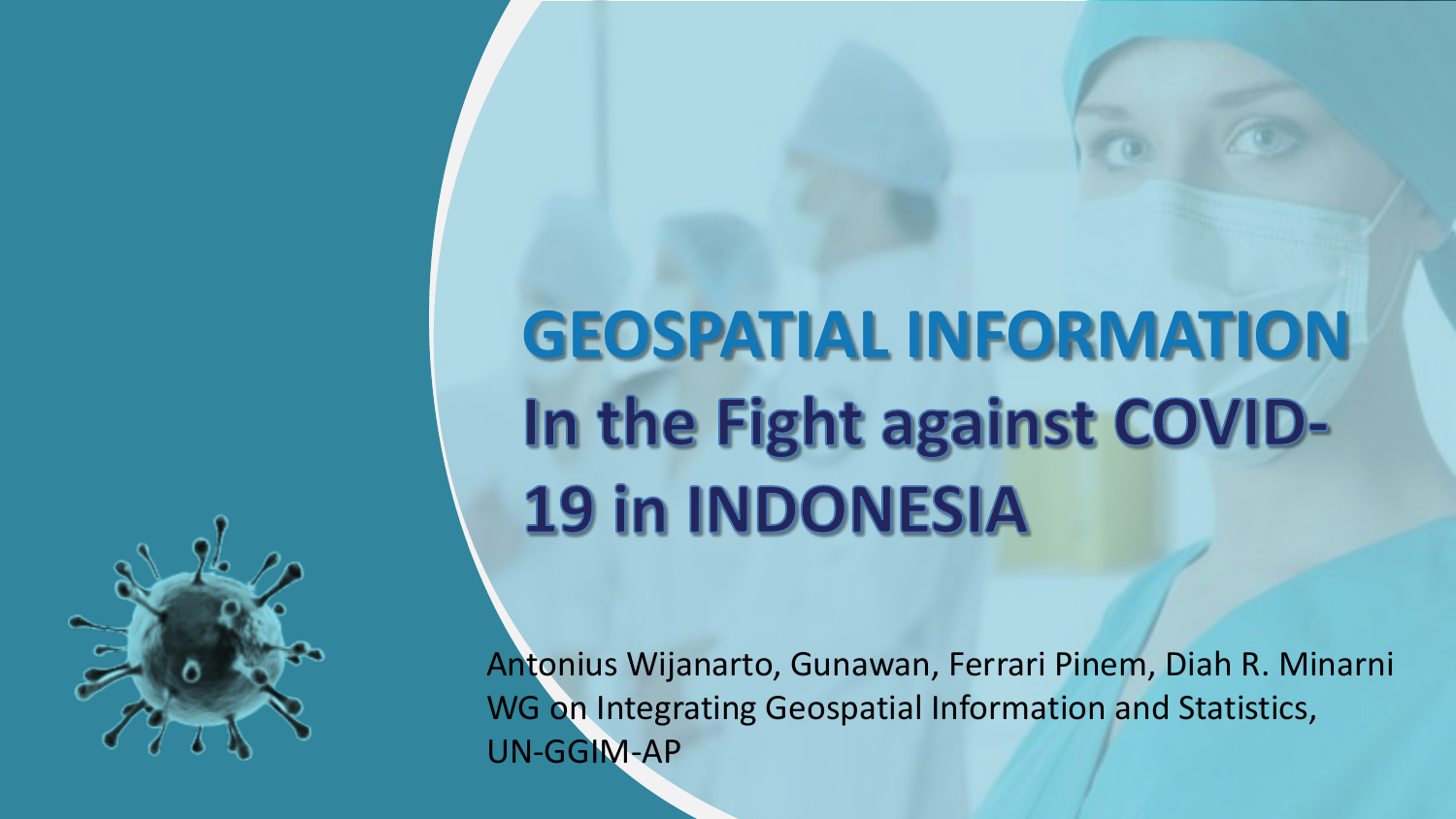#### **Geospatial Information Dashboard**



Daily updated, can be accessed through: **covid19.big.go.id**

The COVID-19 pandemic was first reported to have spread to Indonesia on March 2, 2020, when a dance instructor and her mother were infected from a foreign visitor. By April 9, the pandemic had spread to all 34 provinces after Gorontalo reported its first case, with Jakarta, East Java, and West Java being the worst-hit.

Instead of implementing a national lockdown, a local government can request for large-scale social restriction (PSBB) to the Ministry of Health. Once approved, a date will be set by the local government and will run for at least two weeks.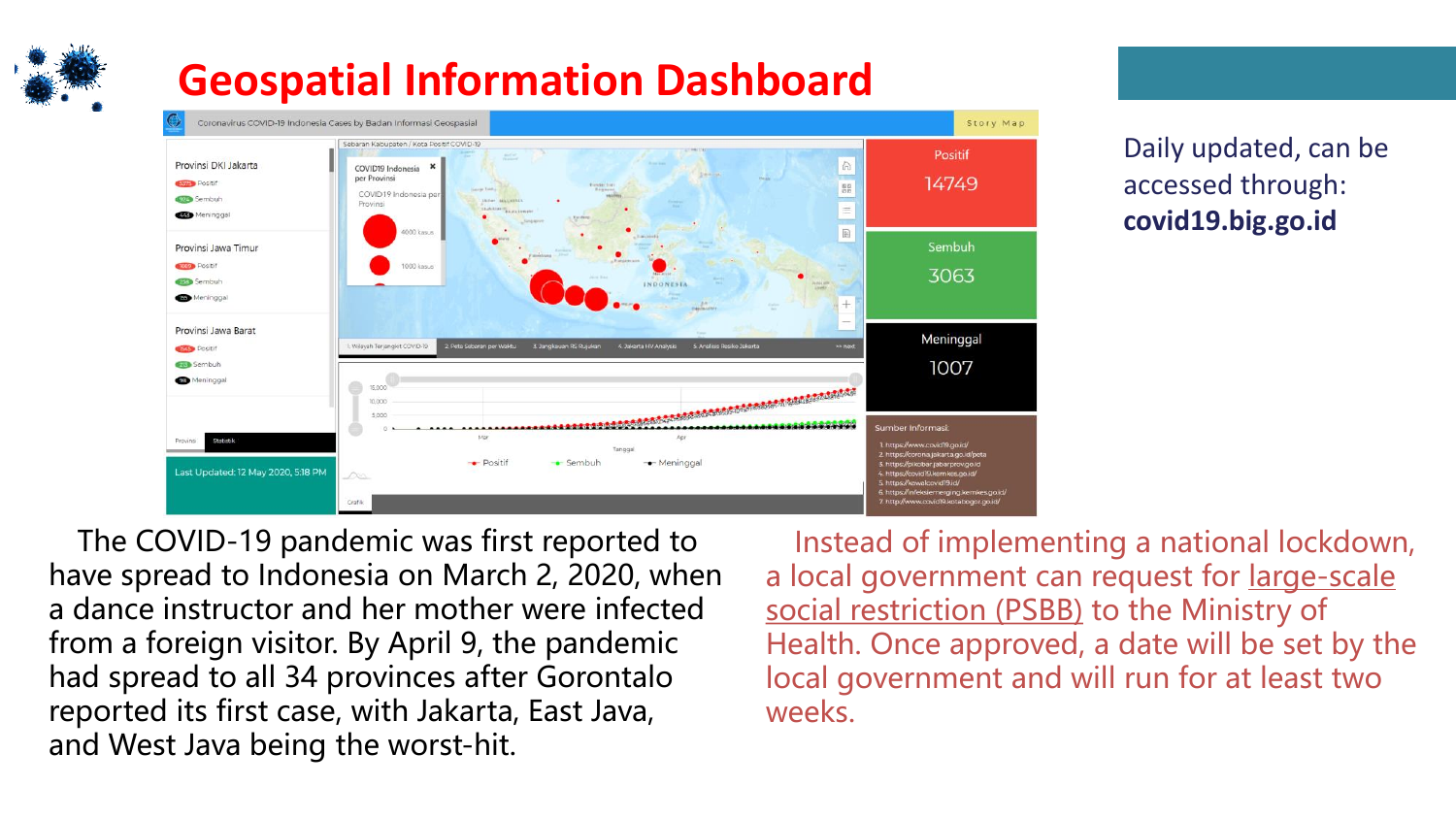#### **One Map - One Data Policy Framework**



The importance of One Map and One Data regulations as integrated data sharing framework in order to geospatial information utilization for COVID-19 response.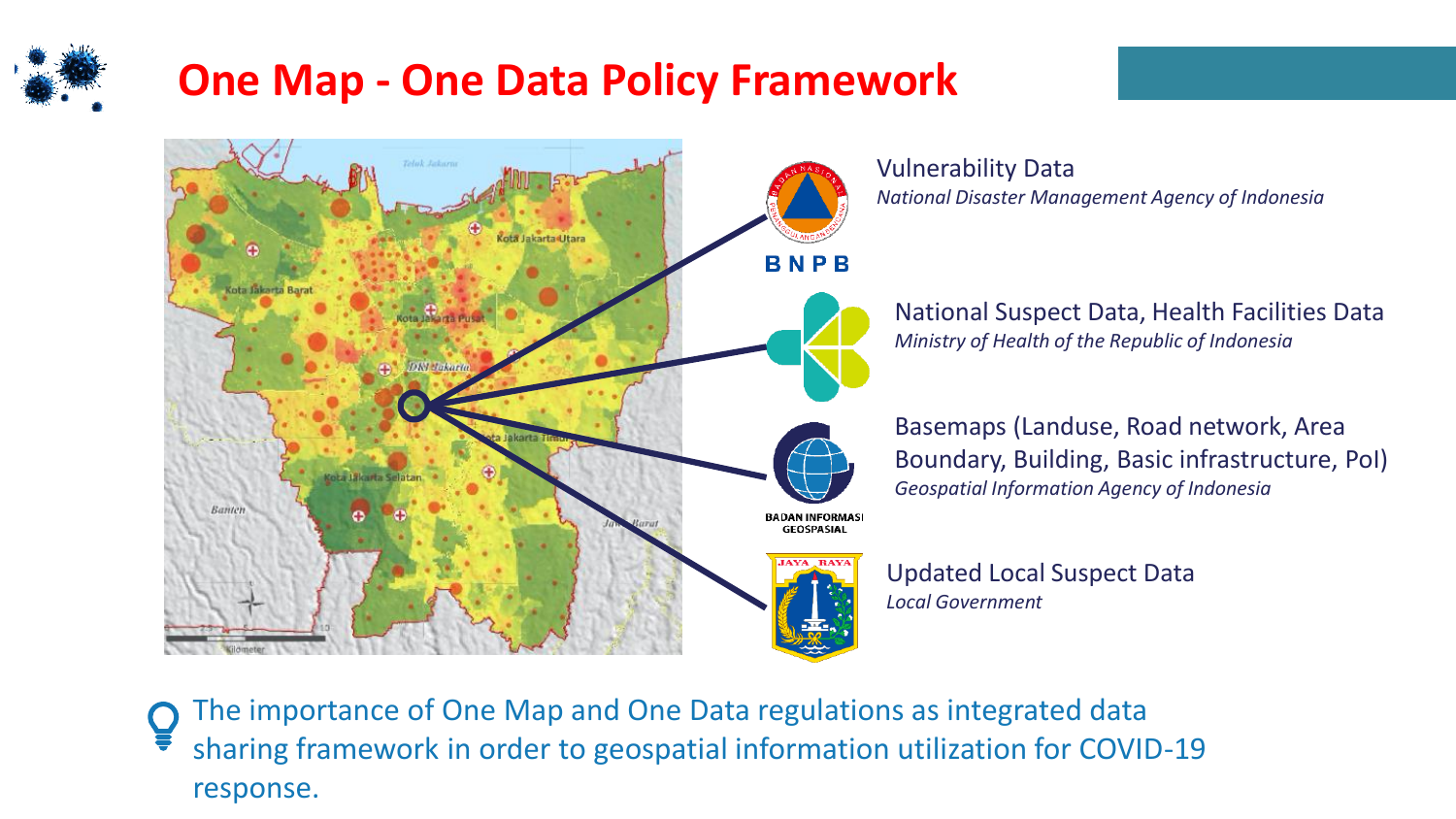







**The implementation of the PSBB has successfully flattened the curve**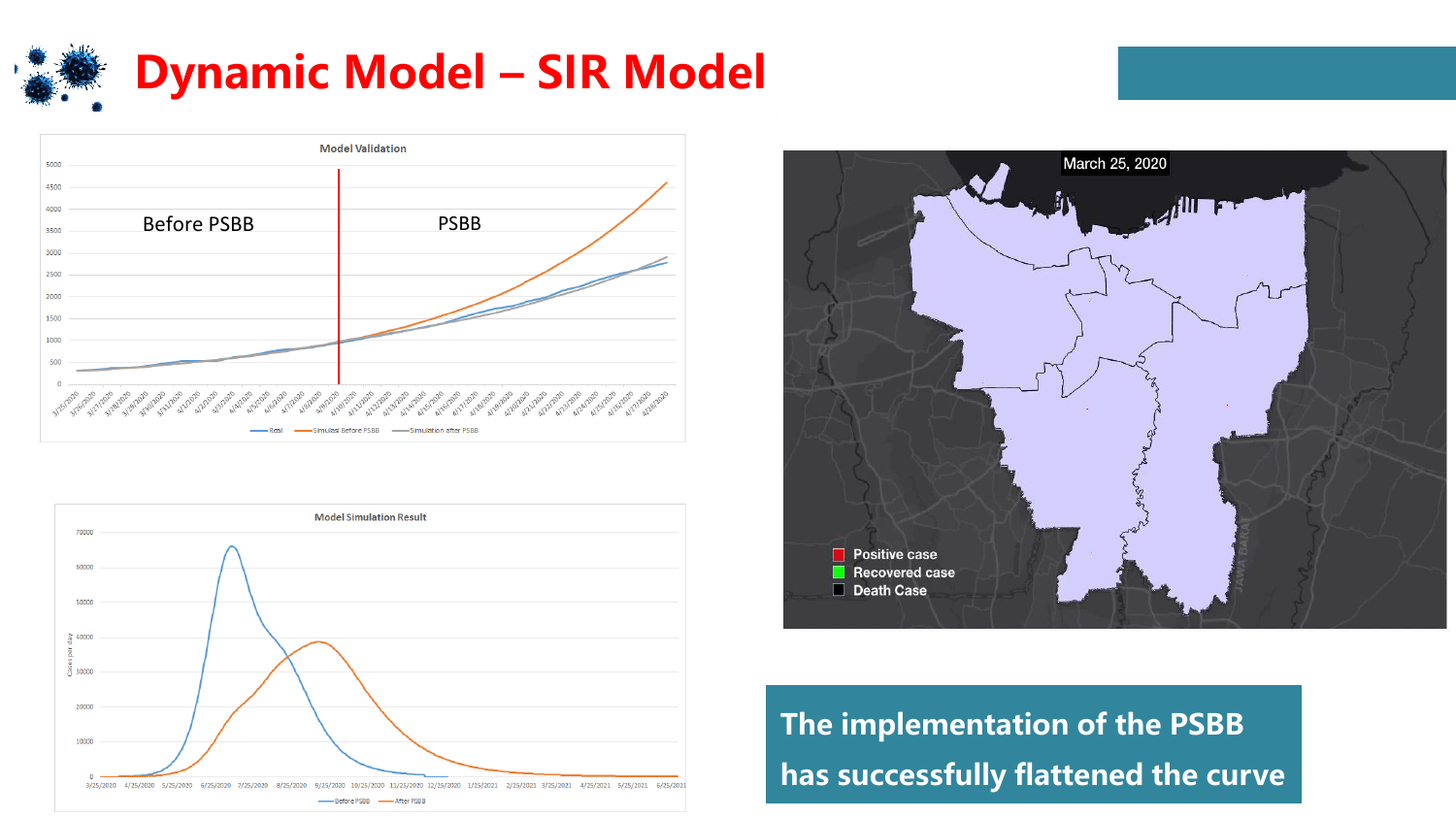### **Spatial Analysis Maps**







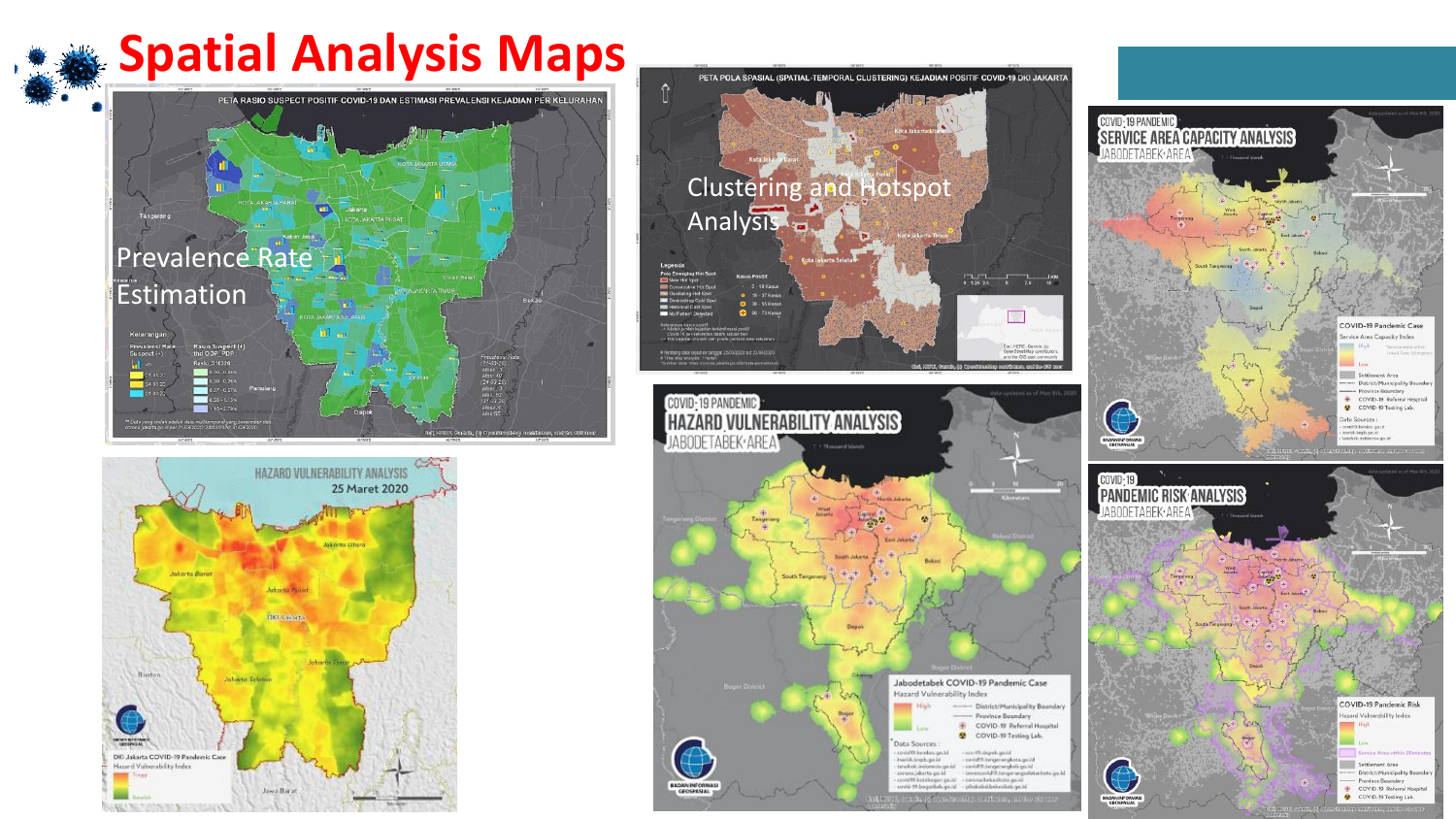



• Efforts of demonstrating the importance of GI – Statistics Integration can be successful if developed case by case. COVID-19 is a real case example.

• Lesson learned (government perspectives): GI – Statistics Integration (Geo-Statistics) is very powerful that can really describe "what happens somewhere at specific time", but good coordination amongst ministries and agencies is also important.